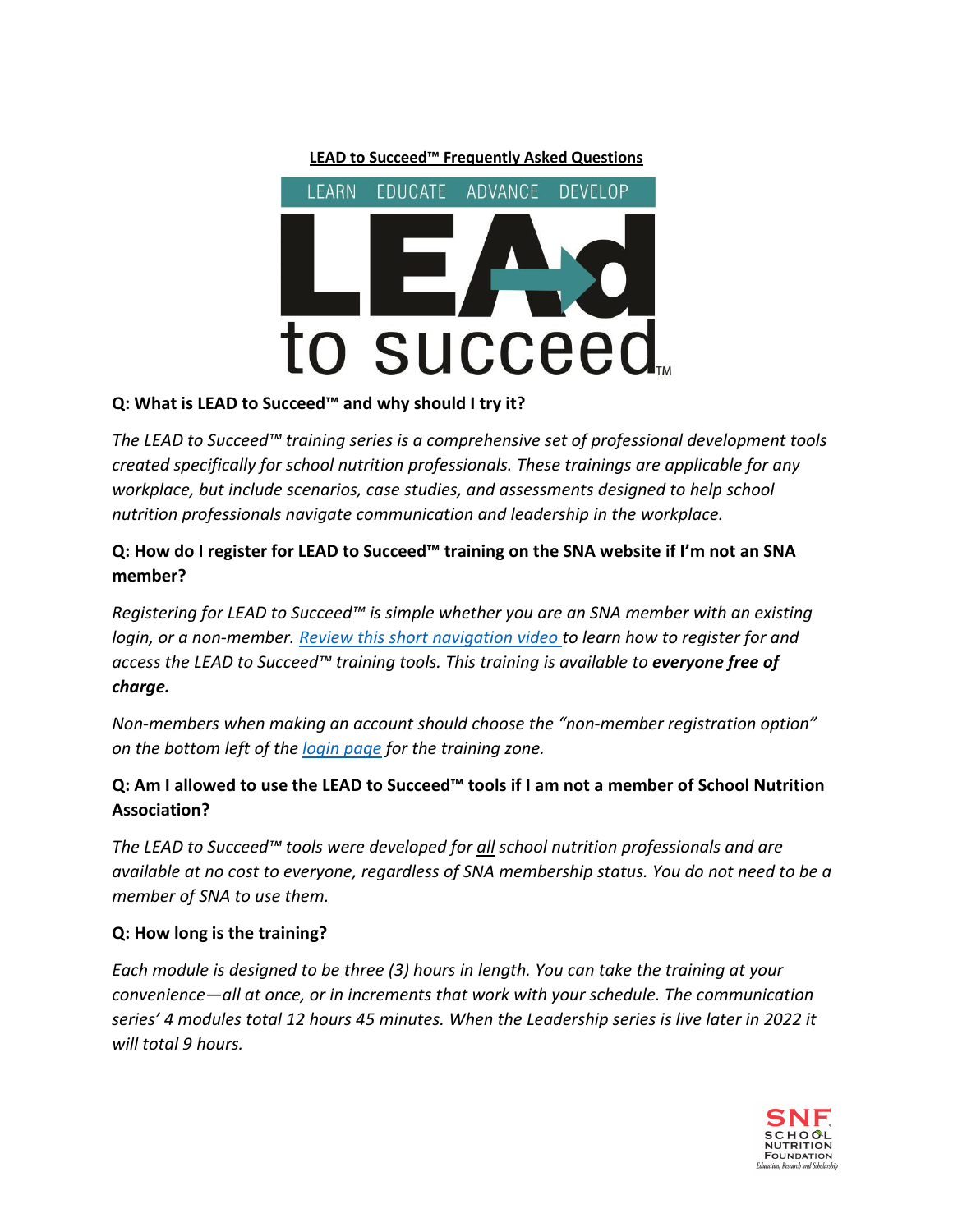## **Q: I accidentally closed the browser and lost my place. How do I pick up where I left off?**

*If you are using the same device, the Training Zone will automatically direct you back to the place where you left off in the LEAD to Succeed™ training.*

#### **Q: What devices can I access the LEAD to Succeed™ training series?**

*You can complete these modules on your computer, tablet, or smartphone, via the School Nutrition Association Training Zone. If you accidentally close a browser or wish to do the training in sections at your own pace, you will have to use the same device to automatically pick up where you left off.*

#### **Q: Am I the target audience for the LEAD to Succeed™ training series?**

*The LEAD to Succeed™ training series was developed for everyone in school nutrition. These materials were created and are recommended specifically for directors and managers, but employees and staff can also benefit. Staff-specific training will be released in Spring of 2022 covering the Communication for Impact Series.*

#### **Q: How much does the LEAD to Succeed™ training cost?**

*All LEAD to Succeed™ trainings are free for all school nutrition professionals.*

## **Q: Why is the LEAD to Succeed™ training series free, when other SNA resources require membership or a fee?**

*LEAD to Succeed™ trainings were made possible through a \$2m grant from the U.S. Department of Agriculture to the School Nutrition Foundation. The federally funded nature of this program dictates that it be available to all school nutrition professionals at no cost.*

#### **Q: Do I have to disable my pop-up blocker?**

*Most browsers have a pop-up blocker. You can disable yours, but it is not required. The Training Zone will open a Popup Blocked tab where you can click "Launch Course" to bypass the blocker.*

#### **Q: Where can I find the handouts/How do I download the handouts?**

*The handouts for each section will be available in the left-hand menu navigation under the RESOURCES tab; click on each resource to download. If there is no resources tab, there are no handouts associated with that section. You can also find the resources for each section on that section's launch page; click each link to launch and save or print each resource. [Review this](https://youtu.be/0_zMhMqnxl8) [short navigation video f](https://youtu.be/0_zMhMqnxl8)or a tour of the LEAD to Succeed™ navigation and additional instructions.*

#### **Q: Can I fast forward the timer if I have completed the exercise?**

*Yes, you can fast forward the timer if you have completed the exercise early.*

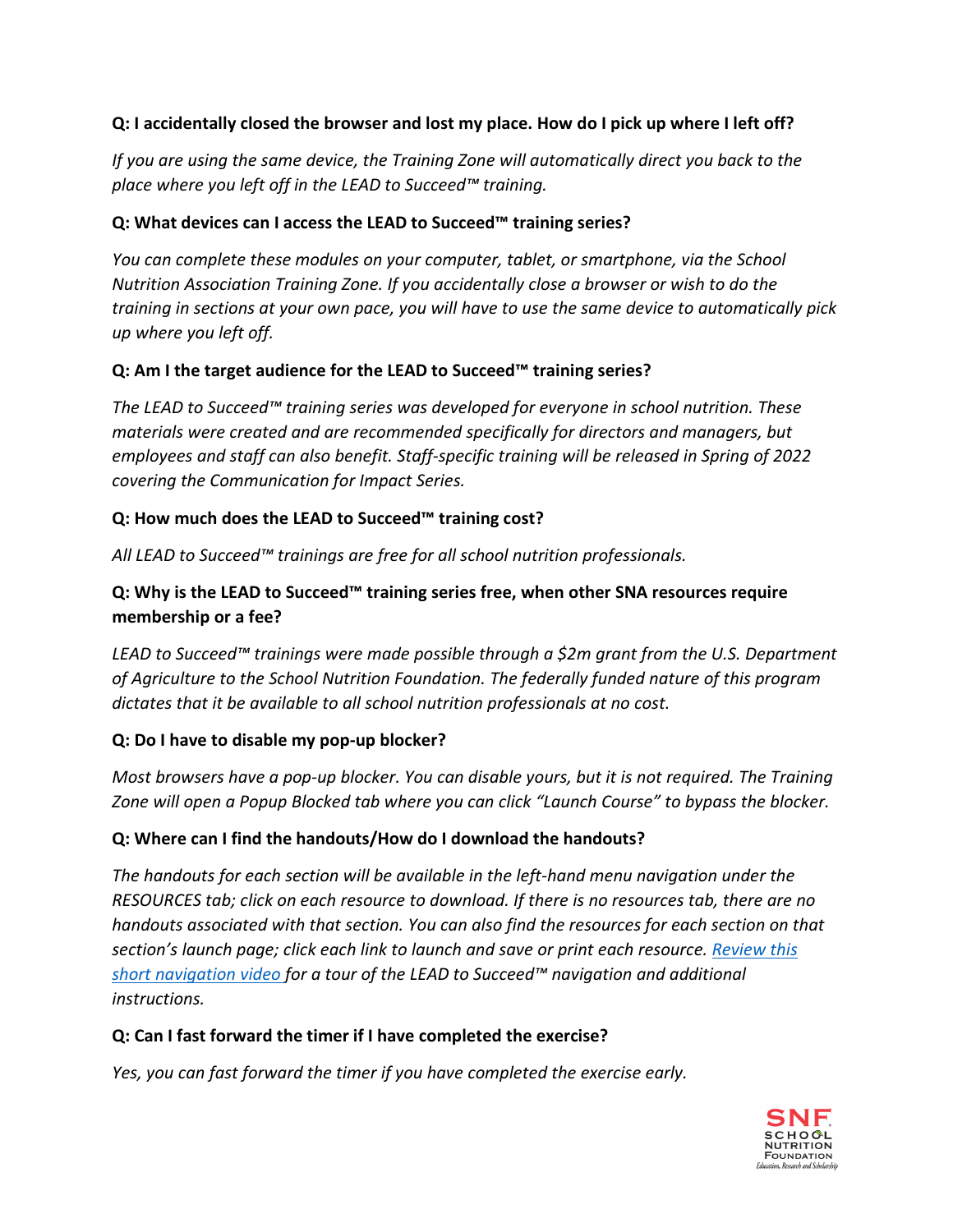#### **Q: Can I pause the timer if it is taking me longer to complete the exercise than time allows?**

*Yes, you can pause the timer if you need more time.*

#### **Q: How do I turn on the closed captioning?**

*You can turn closed captioning on and off by clicking the "CC" next to the volume control button.*

#### **Q: How do I launch the content?**

*LEAD to Succeed™ can be launched from the home page of the Training Zone under "Training Modules." Start the module by clicking on the "Welcome Video." Once the video has ended, click "go to next item" to enter Module 1 or go back to the main page to click into a different module. Each module starts with a pre-test, you will follow the trainings in order, and the module will conclude with a required post-test and evaluation. Below are the steps needed to start module 1 as an example:*

- 1. *Navigate to LEAD to Succeed™ Module 1 Landing page*
- 2. *Watch Welcome Video*
- 3. *Click on "Section 1: LEARN to Master Difficult Conversations"*
- 4. *Complete required pre-test*

*Each section of the module can be opened by clicking on that section. To launch the content for that section, click on "Launch Content." When you have completed the section, click "Exit" to return to that section's main menu.*

#### *[Review this short navigation video f](https://youtu.be/0_zMhMqnxl8)or step-by-step instructions.*

# **Q: Is there a way to easy way to plan out what content I can watch if I'm not going to do a module in its entirety all at once?**

*Yes, there is. Once you click into a module you will see they are broken into sections. Next to each section title you will see how long that section will take. Using these minute totals, you can plan out what you would like to watch in the time you have allotted for LEAD.*

#### **Q: How do I print out my certificate?**

*You are required to complete the entire module, as well as the post-test and evaluation, to download or print your certificate.*

#### **Q: I completed the entire course, why can't I print out my certificate?**

*You need to complete the post-test and the evaluation, and then you may print out your certificate.*